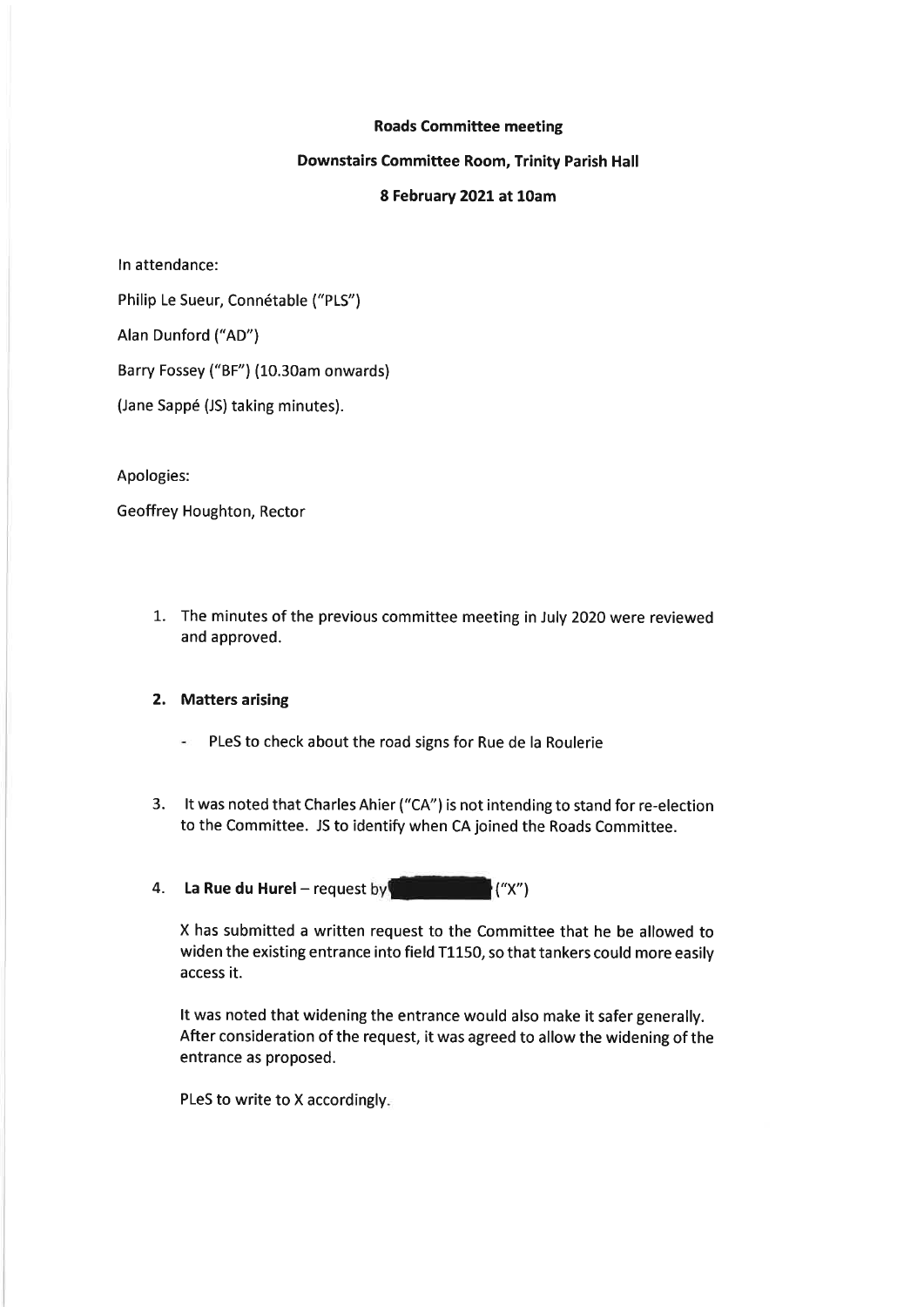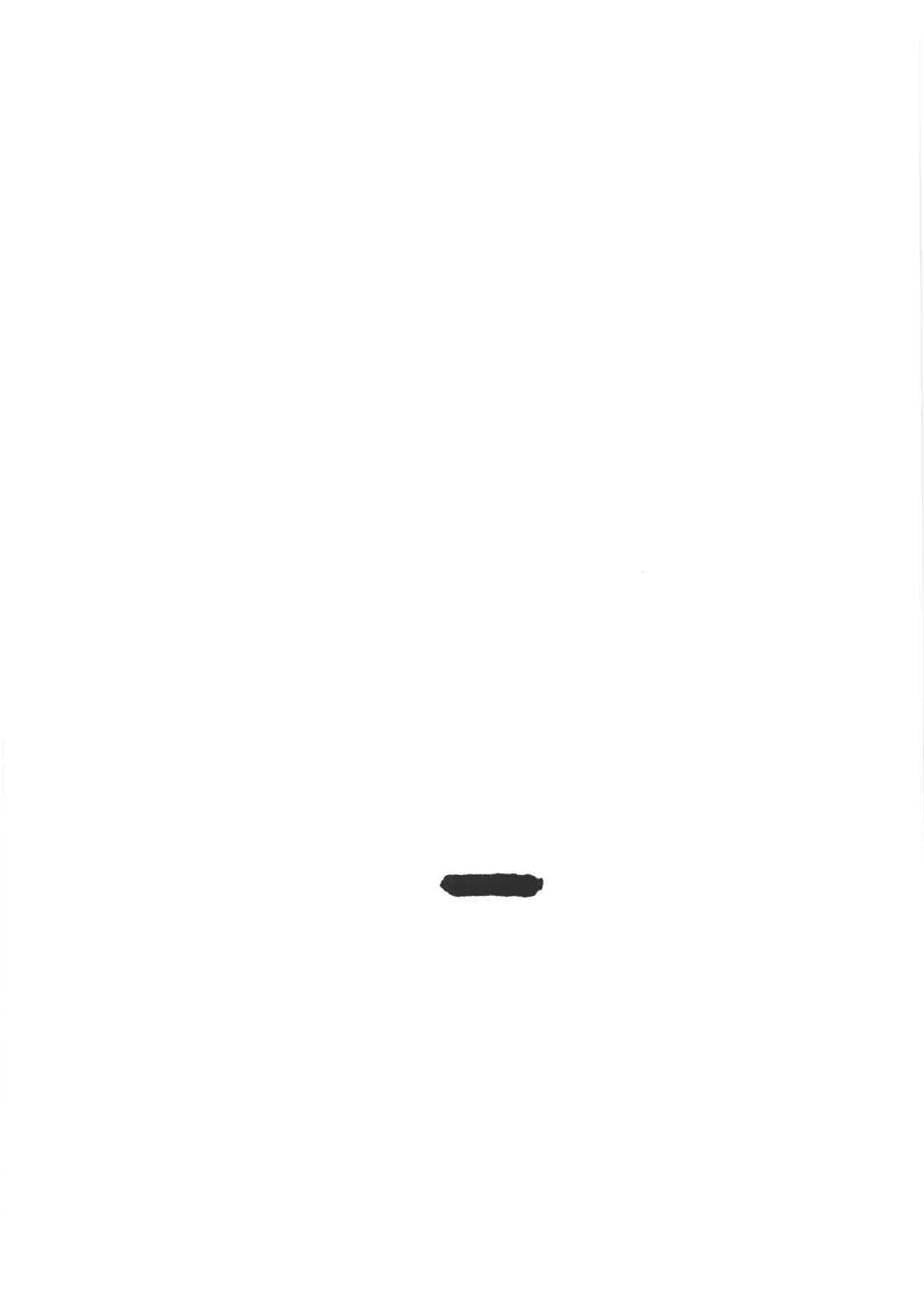#### 5. La Rue de la Haut de l'Orme

It was noted that as part of **Limited's planning consent to** utilise part of a shed at Rondel's Farm as a depot, conditions were imposed requiring improvements to La Rue de la Haut de l'Orme, which is a parish Road.

There are two aspects to the improvements:

- o Widening the Road
- o lmprovement of the junction of the Road with the main road

will be meeting all of the costs of the improvements including all legal costs that are to be incurred regarding the ceding of land required by and to various parties.

Detailed plans produced by Godel Architects and considered. lt was noted that the widening of the Road gave an opportunity for the betterment of the condition of the Road in that area. lt was also noted that a drain at the junction was being moved so as to form part of the Public's property.

Approval in theory was given by the Committee to the improvements proposal. A site visit needs to occur so that agreement can be reached regarding the location of new joins in the tarmac and the legal arrangements need to be completed prior to work commencing.

#### 6. Field T799, La Rue du Catel - request by "Y")

The field has become potentially landlocked as a consequence of site development and a change of ownership. Y has submitted a request to the Committee that he be allowed to create an access to the field from the existing driveway, as shown on a plan submitted by y.

It was noted that Y intends to continue moving excavated material out through the other access to the development.

It was agreed to give approval in principle to the request on condition that granite walls are established to maintain the width of the entrance and keep the existing kerb line, as shown on the plan, and that there is no separate access from the field onto La Rue du Catel.

#### 7. Budget discussion

It was noted that the Roads budget for the year ending 30 April 2021 was f135,000 plus f25,000 held over from the previous year's Roads budget, making a total of £160,000. There is about £60-65,000 available for future projects.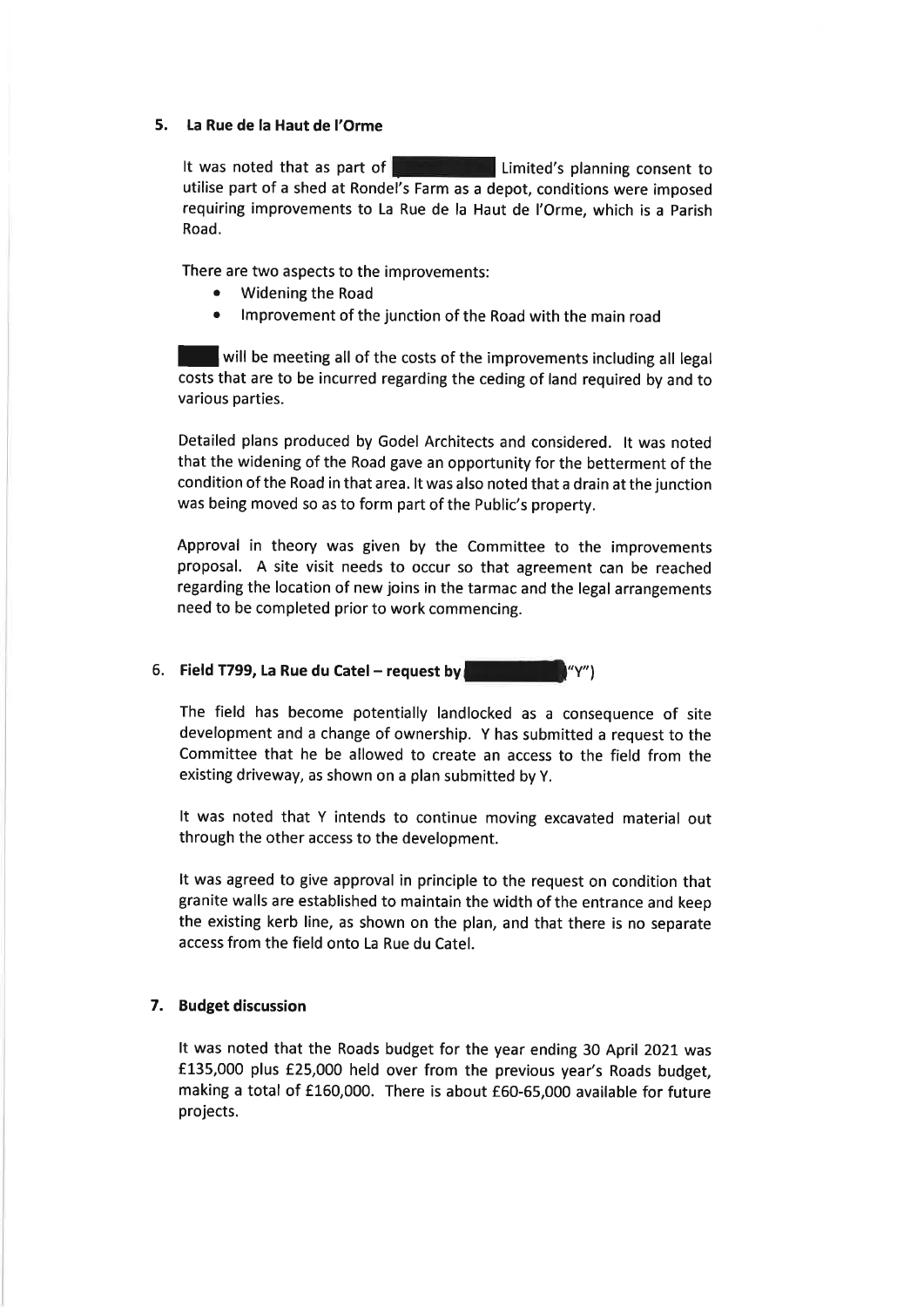**CONTRACTOR ALC CONTRACTOR**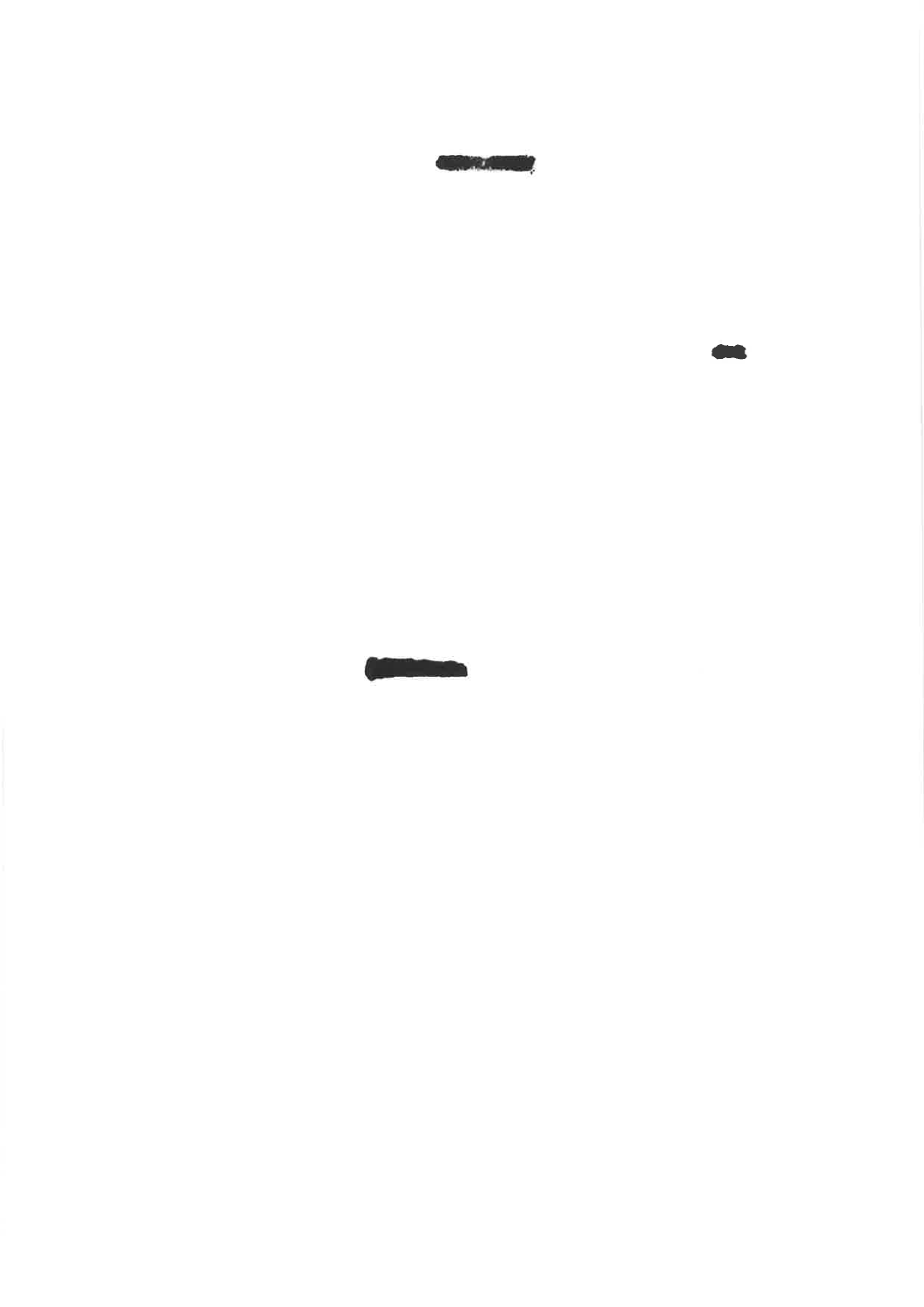#### 8. Future Committee projects

PLS advised that in addition to minor repairs, he hoped that each year the Roads Committee would agree to and undertake a more substantial project.

He suggested that one such project would be La Rue des Monniers, which regularly flooded and required Honorary Police attendance. Surface water gets trapped where the road forms a bowl shape. There were two options to deal with this issue – raising the camber of the road or improving the natural run off at the end of the road. PLS is waiting to hear from a surveyor, and thinks this project might cost in the region of £40,000.

BF suggested Rue Becq needed attention, as did Rue de Ponterrin.

PLS also raised the public footpath Chemin de Quatre Pieds which connects St John and Trinity. He and the Connétable of St John and would like to reestablish the public footpath, so some thought needs to be given to that in relation to delineating the footpath and deal with the flooding that occurs in part of the Trinity section of the path.

It was agreed that quotes would be obtained for La Rue des Monniers and La Rue Becq, and that the Committee would meet prior to the end of the financial year, to decide which project will be done.

#### 9. Any other business

#### <sup>a</sup> La Rue du Mont Pellier

The top of the wall owned by the Parish is in a very poor condition, and it was agreed to engage a stone mason to repair it.

#### La Rue Becq

It was noted that metal stakes had been placed in a number of field entrances which are potentially dangerous to users of the Parish Road. lt was agreed that a letter would sent.

#### Le Mont de la Freddé

This is a short stretch of Parish road which is currently without a road name board. lt was agreed that a sign be erected if possible.

#### La Rue du Hurel a

The  $\left\vert \right\rangle$  have rebuilt the entrance to the culvert previously damaged by their contractor in Field T1095, and water is now flowing freely. PLS to write a letter.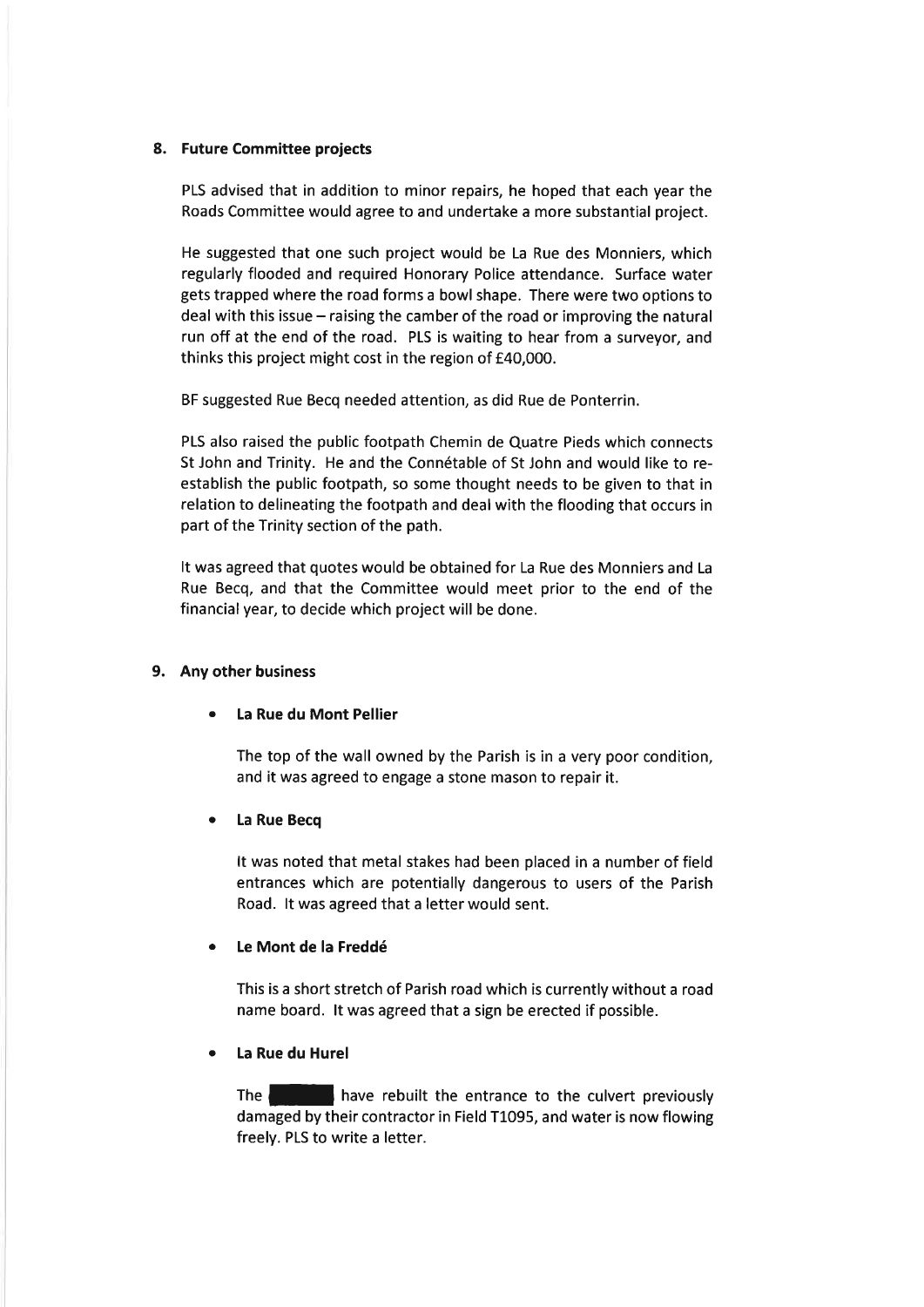# fil